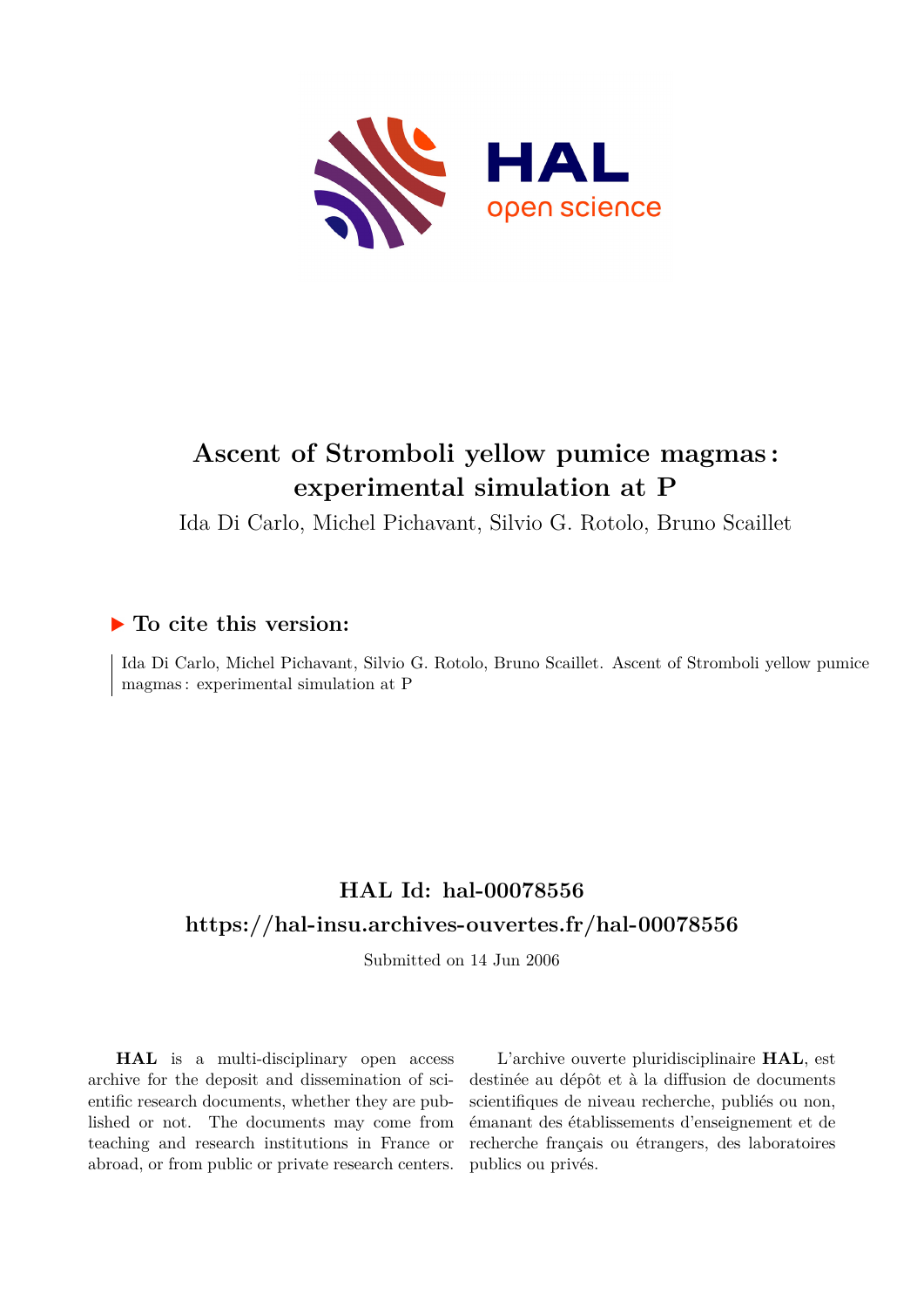

## **ASCENT OF STROMBOLI YELLOW PUMICE MAGMAS: EXPERIMENTAL SIMULATION AT P**  $\epsilon = 4$  KB

I. Di Carlo (1), M. Pichavant (2), S.G. Rotolo (1) , B. Scaillet (2)

(1) Dipartimento di Chimica e Fisica della Terra, Università di Palermo, Italy, (2) CNRS-ISTO Orléans, France (dicarloid@libero.it/Fax +39 091 6169956 ext 44)

Stromboli volcano is characterised by a persistent, mildly explosive activity producing a crystal-rich HK- basaltic scoria. The normal activity is periodically interrupted by more energetic explosions during which a crystal-poor HK basaltic pumice is emitted (yellow pumice), often intermingled with the crystal-rich scoria. We experimentally investigated the ascent path of the yellow pumice from the inferred depth of segregation ˜12 km to a very shallow level, where it interacts with the already degassed resident magma. We ascribe to volatiles a principal role for magma evolution at Stromboli . The yellow pumice starting composition (SiO2 = 49.4 wt %, K2O = 1.9 wt %, MgO  $= 8$  wt%, Cr = 259 ppm, Ni = 74 ppm, CaO/Al2O3 = 0.79) was erupted during the 1930 paroxysm. Mineral assemblage is: cpx (Wo45Fs12) ? ol (Fo85)  $>$  plg (An75). The pumice was fused at  $1400\degree C$ , 1 atm for 3 hrs and the resulting crushed glass was used as starting material. Ca. 30mg of the starting glass were loaded in either Au70- Pd30 or Au90Pd10 capsules with a water content variable from saturation to almost anhydrous. Sample capsules were then loaded in an IHPV equipped with a fast-quench device and pressurized with Ar-H2 gas mixtures. A NiPd-NiO sensor was loaded adjacent to the experimental capsules in order to have a careful estimate of the fH2 of each run. Four crystal-free hydrated glasses were analysed for H2O by KFT and FTIR in order to provide a calibration for H2O determination by electron microprobe in crystal bearing experimental charges (by difference method). We present here the result of an isothermal section (1100  $\degree$ C), in the P range 0.5 - 4 kb, at an fO2 range: NNO  $+ 0.5 / + 1.2$ . At 4 kb for the range of water content investigated, clinopyroxene (Wo46Fs9En45) is the liquidus phase and is joined by olivine (Fo84) for H2O  $\leq$ 1.7 %). At 3 kb cpx is the only phase present for melt water content above 3.6 wt %;